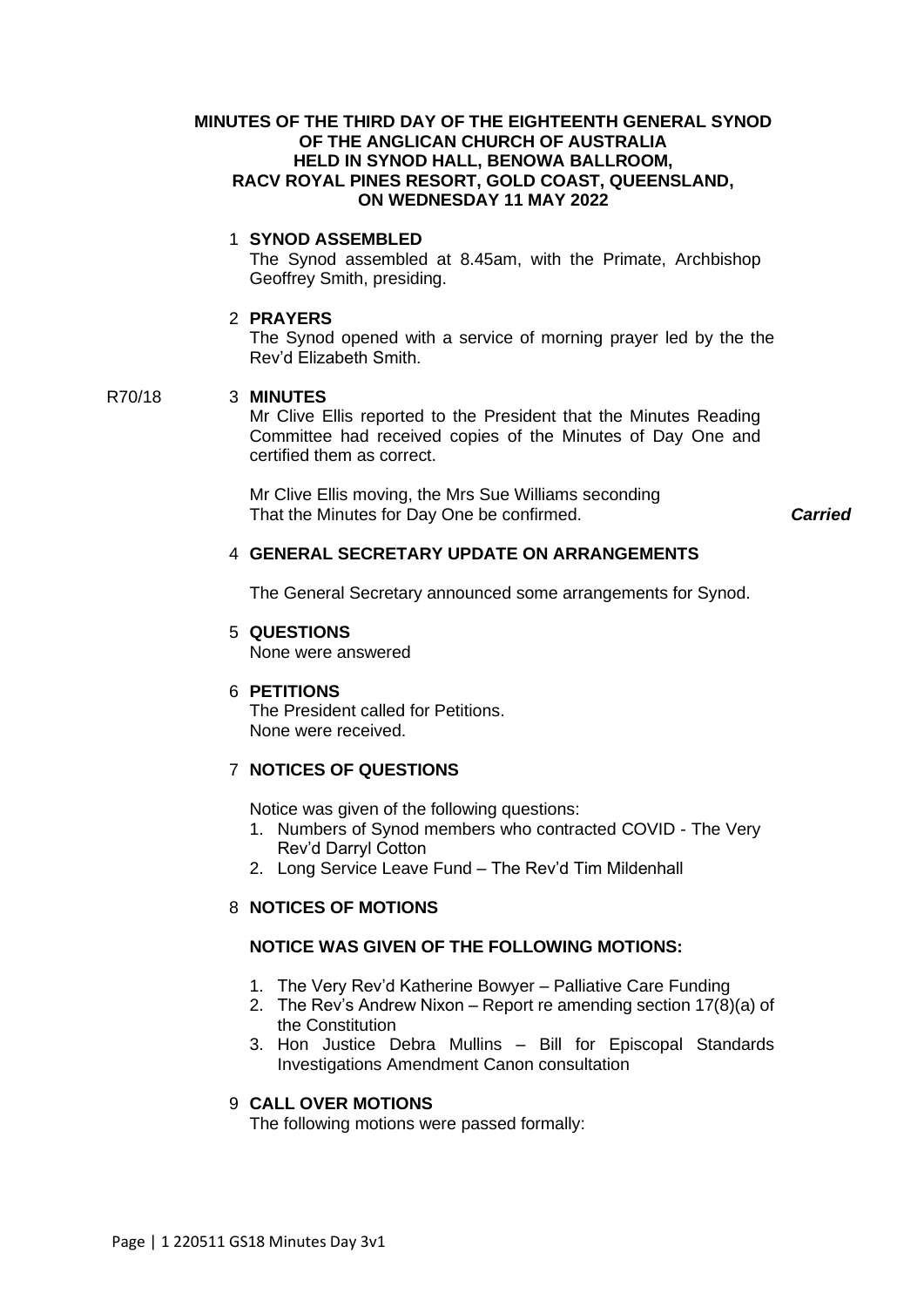#### R71/18 24.11 **Anglican Super**

Mr Allan Thomson moving, Mr Malcolm Purvis seconding

General Synod congratulates Anglican Super on its 60<sup>th</sup> anniversary and thanks it for reflecting our Anglican understanding in its ethicalinvestment practices, notably against gambling, slavery and human trafficking. *Carried*

#### R72/18 24.12 **Anglican Schools Australia**

The Rt Rev'd Jeremy Greaves moving, the Most Rev'd Kay Goldsworthy seconding,

That this Synod gives thanks for the ministry of Anglican Schools Australia as a vibrant Network of General Synod; and affirms the place of Anglican Schools in the life of our Church as agencies of education and mission. *Carried*

#### R73/18 24.13 **Thanks for Preparation of Bills for General Synod**

Mr Robert Wicks moving, the Rev'd Nigel Fortescue seconding

The General Synod –

- a) recognises the significant amount of work involved in the preparation of bills for this General Synod session, and gives thanks for all those involved in this process,
- b) notes that a number of bills promoted to this session provide for amendments to be made to principal canons and, in some cases, the proposed amendments are complex, and
- c) requests, in relation to bills promoted to future sessions which provide for complex amendments to a principal canon, the Standing Committee prepare a version of the principal canon with the proposed amendments shown in marked form to assist General Synod members understand the effect of the amendments and more fully engage in the process of considering them. *Carried*

#### R74/18 24.15 **Rates of Suicide of Australian Defence Force (ADF) Veterans**

Bishop Keith Dalby moving, Bishop Keith Joseph seconding

General Synod notes with concern the rates of suicide for Australian Defence Force (ADF) Veterans and accordingly commends the work of the Royal Commission into Defence and Veteran Suicide and the Interim National Commissioner for Defence and Veteran Suicide Prevention, and observes that these highlight the effectiveness of ADF Chaplains in suicide prevention for current serving members and families and affirms the work of ADF Chaplains particularly in the areas of suicide prevention, moral injury and spiritual wounds.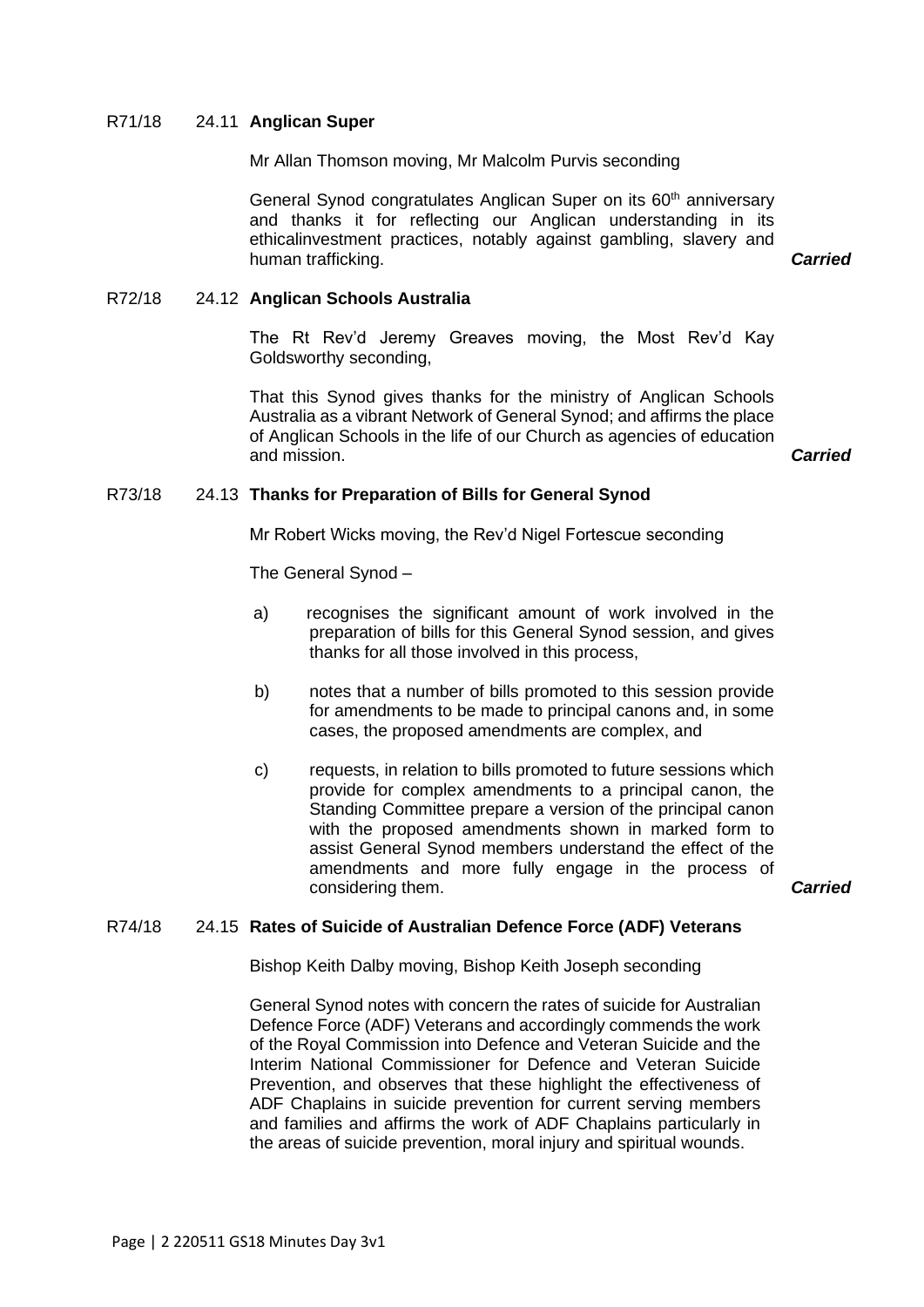General Synod also notes with appreciation the recent Federal Budget funding for a new chaplaincy support program for veterans but also views with concern the shortage of Anglican ministers available to be Australian Defence Force chaplains and veterans chaplains. In turn it is noted that this impacts adversely on the growing demand for programs to help veterans suffering moral injury and spiritual wounds which are the result of military service in peace or conflict.

This Synod expresses its heartfelt thanks to the women and men of our Defence Force and their immediate and extended families for their commitment to the service of our country. We further recognise that this service often comes with deep personal, physical emotional and psychological costs that are not always visible to those around them but never the less are real and impactful on their lives and the lives of those around them. As a Synod we express our sorrow for this impact on their lives but would like to express our thanks for their service, and assurance of our prayers and support for them both at this time, and into the future.

Therefore General Synod calls on all dioceses to commit to making churches and welfare agencies more accessible and relevant to veterans and families, and to raise up chaplains for this work; and requests the Primate to affirm and facilitate this work by appointing an additional non-stipended archdeacon under the Bishop to the Defence Force as the point of contact between the ADF, the Department of Veterans Affairs, and the Church.

*Carried*

# 17 **MOTIONS FOR BILLS FOR CANONS BY REQUEST OF STANDING COMMITTEE**

Synod returned to Legislation from Day 2

#### R75/18 17.1 **Bill 01 – A Bill for the Safe Ministry Legislation Amendments Canon 2022**

Leave was given by Synod to amend the mover and seconder: Ms Audrey Mills moving, Ms Dianne Shay seconding

That the Bill do now pass. *Carried*

# 17.9 **Bill 09 – A Bill for the Episcopal Standards Investigations Amendment Canon 2022**

Synod moved into Committee to continue consideration of the Bill.

The Chair of Committees reported the Bill with amendments.

The President moved that the report be adopted.

Justice Debra Mullins AO moving, Dr Carolyn Tan seconding

That the Bill proceed not as a Special Bill

*Carried*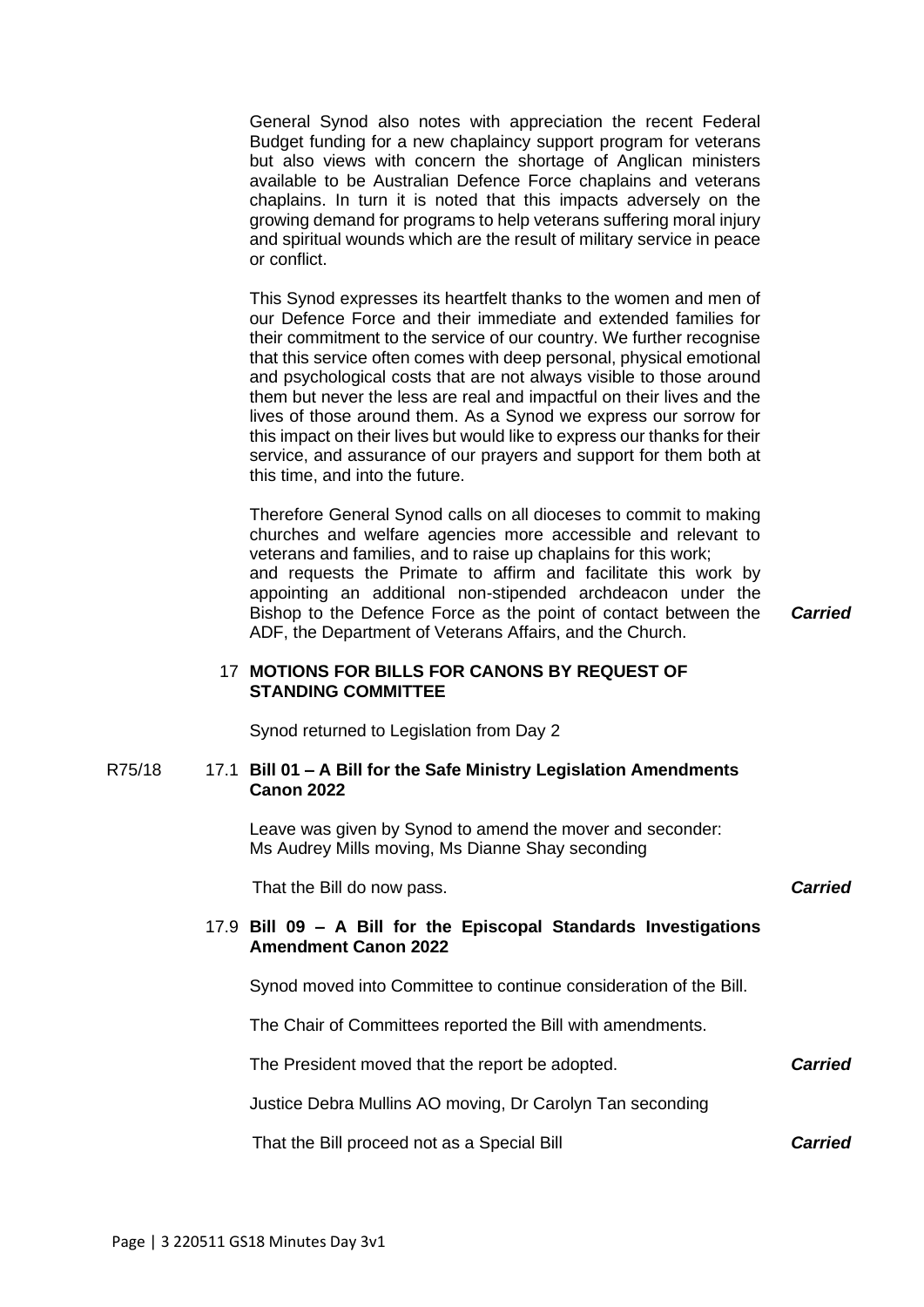Further consideration of the Bill was deferred until a certified copy is available.

#### R76/18 17.10 **Bill 10 – A Bill for the Long Service Leave (Sabbatical Allowance Amendment) Canon 2022**

The Rev'd Andrew Ford moving, Mr Allan Thomson seconding

That a Bill for the Long Service Leave (Sabbatical Allowance Amendment) Canon 2022 be approved in principle.

Synod adjourned at 10.30am for morning tea Synod resumed at 11.00am

#### **ORDER OF THE DAY – Wednesday 11 May at 11.00am Marriage, Human Sexuality and Same-sex relationships**

20.3 **Statements as to the Faith, Ritual, Ceremonial or Discipline of this Church made under Section 4 of the Constitution** *(Diocese of Sydney)*

*In accordance with Rule V, the text of this statement, together with an Explanatory Memorandum, was sent to all members of the General Synod prior to the Synod. The Statement and Explanatory Memorandum are available at [https://anglican.org.au/wp](https://anglican.org.au/wp-content/uploads/2022/02/GS18-Statements-as-to-the-faith-ritual-ceremonial-or-discipline-of-this-Church.pdf)[content/uploads/2022/02/GS18-Statements-as-to-the-faith-ritual](https://anglican.org.au/wp-content/uploads/2022/02/GS18-Statements-as-to-the-faith-ritual-ceremonial-or-discipline-of-this-Church.pdf)[ceremonial-or-discipline-of-this-Church.pdf](https://anglican.org.au/wp-content/uploads/2022/02/GS18-Statements-as-to-the-faith-ritual-ceremonial-or-discipline-of-this-Church.pdf)*

*[Rule](https://anglican.org.au/wp-content/uploads/2022/02/Rule-V-Statement-made-under-Section-4-of-the-Constitution.pdf) V outlines the procedures for submitting, circulating and considering Statements*

#### **Statement 1 - Marriage as the union of a man and a woman**

Archbishop Kanishka Raffel moving, The Rev'd Natalie Rosner seconding

*The motion is presented below in its amended form at the end of the business session Tuesday 10 May 2022.*

Pursuant to the authority recognised in s.4 and s.26 of the Constitution to make statements as to the faith, ritual, ceremonial or discipline of this Church, and in accordance with the procedures set out in Rule V, the General Synod hereby states:

- 1. The faith, ritual, ceremonial and discipline of this Church reflect and uphold marriage as it was ordained from the beginning, being the exclusive union of one man and one woman arising from mutual promises of lifelong faithfulness, which is in accordance with the teaching of Christ that, "from the beginning the Creator made them male and female", and in marriage, "a man will leave his father and mother and be united to his wife, and the two will become one flesh" (Matt 19:4-5).
- 2. In 2004 (Resolutions 62/04, 63/04) General Synod did 'not condone the liturgical blessing of same sex relationships' nor 'the ordination of people in committed same sex relationships' recognising that both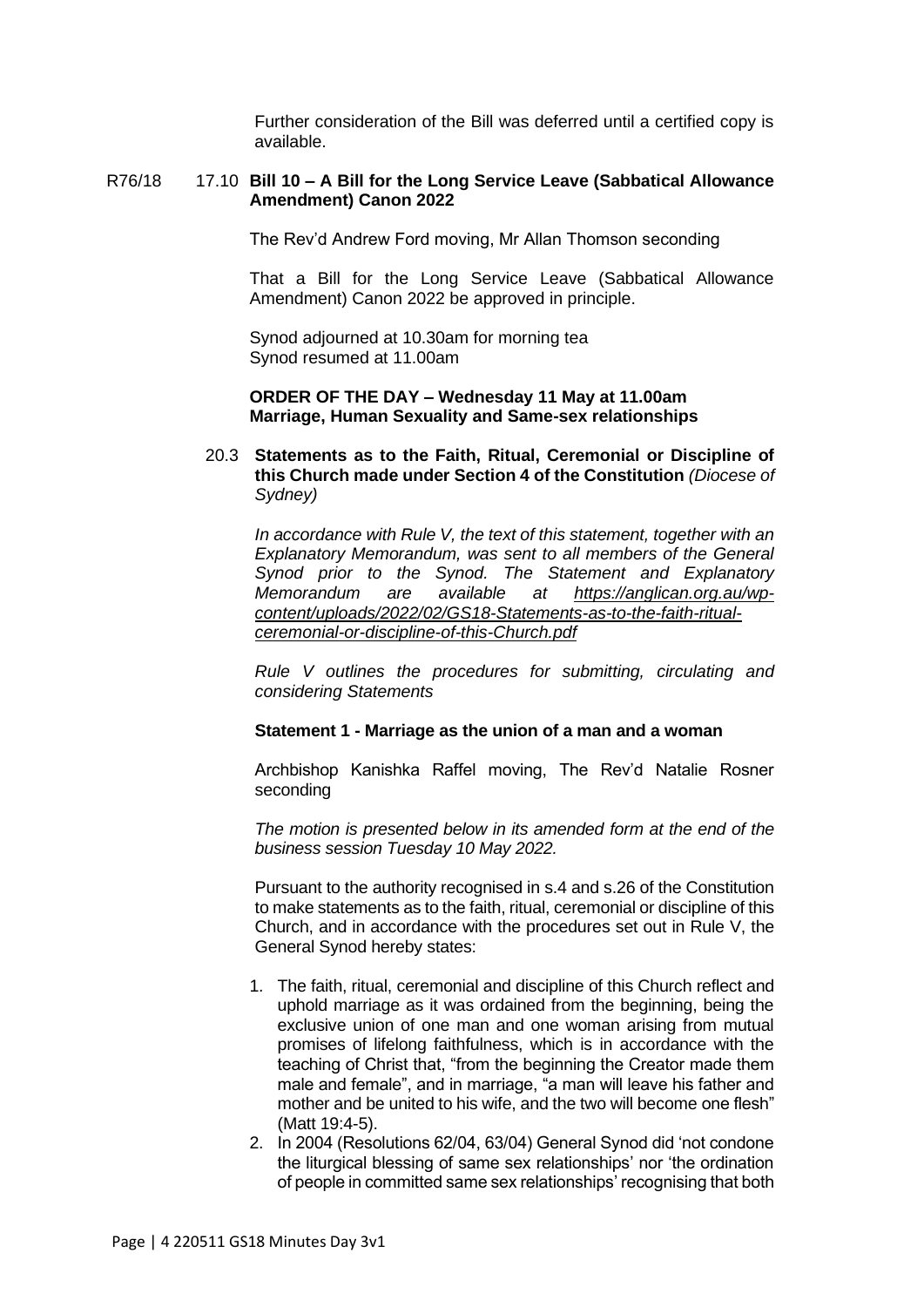matters were subject to 'ongoing debate in this church and that we all have an obligation to listen to each other with respect.

- 3. In 2017 the Commonwealth Parliament amended the definition of 'marriage' in the Marriage Act (1961) to mean 'the union of 2 people to the exclusion of all others, voluntarily entered into for life', thereby making lawful the marriage of two persons of the same sex and presenting this church with a profoundly altered missional and pastoral context.
- 4. The solemnisation of a marriage between a same-sex couple is contrary to the teaching of Christ and the faith, ritual, ceremonial and/or discipline of this Church.
- 5. Any rite or ceremony that purports to bless a same-sex marriage is not in accordance with the teaching of Christ and the faith, ritual, ceremonial and/or discipline of this Church.

The Rev'd Nigel Fortescue moved, Mr Robert Wicks seconding that the motion be put.

The Ven Angela Webb requested a Vote by Houses and was supported by at least 10 clergy members.

That the motion be agreed to: Electronic voting:

| ∟aity          | 63 Yes | 47 No        |  |
|----------------|--------|--------------|--|
| Clergy         | 70 Yes | 39 No        |  |
| <b>Bishops</b> | 10 Yes | <b>12 No</b> |  |

*Lost*

*Carried*

The Most Rev'd Kanishka Raffel sought leave to make a personal response. Leave was granted.

The Most Rev'd Kanishka Raffel moved, the Rt Rev'd Richard Condie seconding that Synod adjourn until 1.30pm (lunchtime). *Carried*

Synod adjourned at 12.22pm Synod resumed at 1.30pm

#### R77/18 **Motion without notice**

Dr Ian Gibson sought leave to move a motion without notice regarding the remainder of the day's business. Leave was granted.

#### **Business for the remainder of Wednesday 11 May 2022**

Dr Ian Gibson moving, Ms Anne Hywood seconding

That Standing Orders be suspended to the extent necessary to allow the following arrangements for the remainder of today's business:

- 1. Order of Day Motion 16.11
- 2. Order of the Day Motion 23.8
- 3. Resumption of the consideration of motions covered by decision 8.7.6 (Marriage, Human Sexuality and Same Sex Relationships)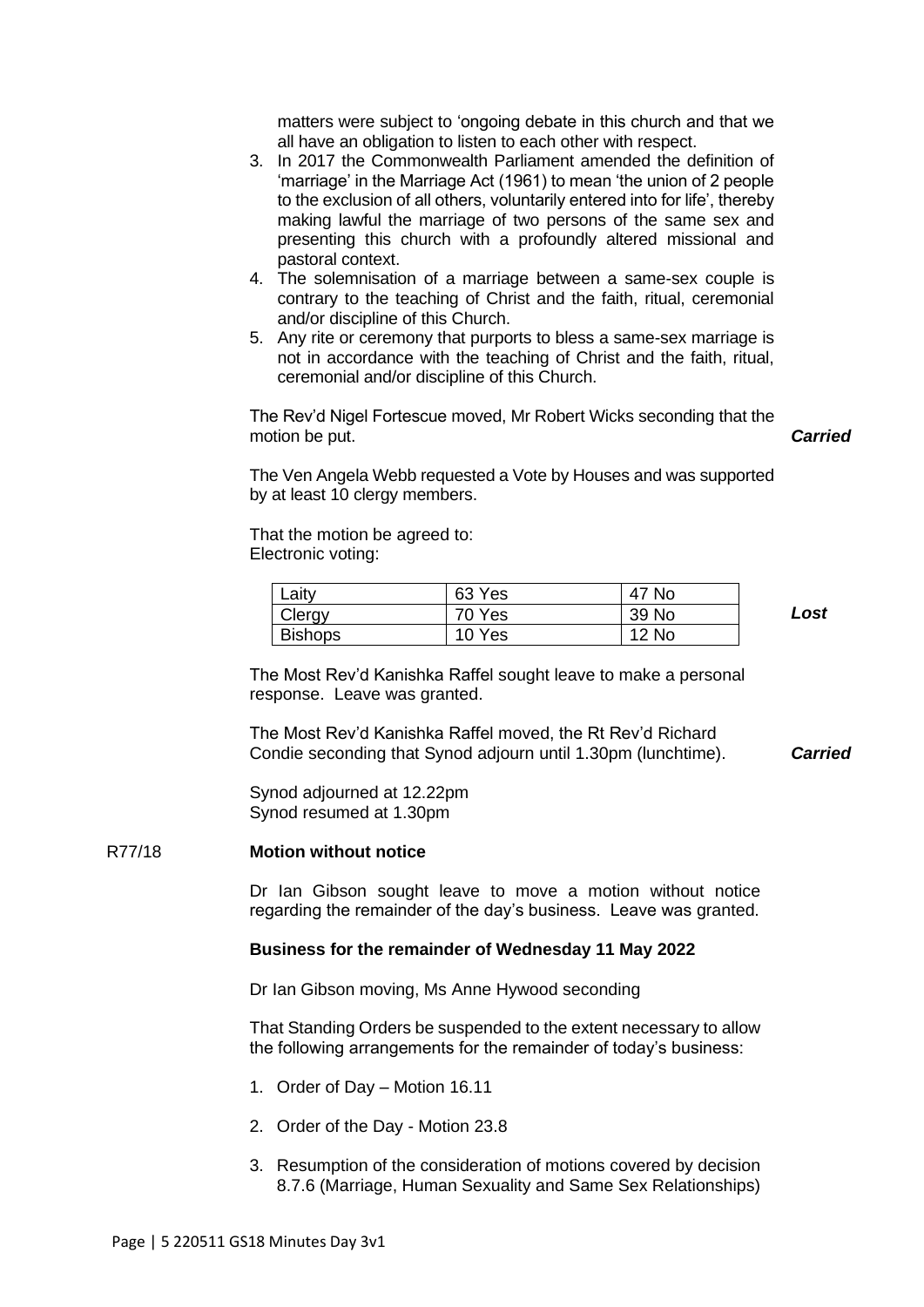being 20.4 to 20.7 and 24.3 to 24.5 until concluded or until 5.30pm whichever comes first

- 4. Order of Day Motion 16.8
- 5. Resumption of consideration of Bills in the order listed in the notice paper. *Carried*

#### **Motion without notice**

The Rt Rev'd Chris Edwards sought leave to move a motion without notice.

The Presdident requested that the mover give the notice of motion to the secretaries for inclusion on the next day's Business Paper.

# **ORDER OF DAY Wednesday 11 May 2022 at 1.30pm**

#### R78/18 16.11 **Climate Change – Call on Australian Governments**

The Very Rev'd Peter Catt sought leave to move the motion in an amended form. Leave was granted.

The Very Rev'd Dr Peter Catt moving, Bishop Murray Harvey seconding

Noting:

- A. Australia's endorsement of the 2015 UN Paris Climate Change Agreement (COP21) and in particular the global framework to avoid dangerous climate change caused by emissions of greenhouse gases by limiting global warming to well below 2°C and pursuing efforts to limit it to 1.5°C.
- B. Australia's pledge to the 2021 UN Glasgow Conference (COP26) to achieve net zero emissions by 2050, and the endorsement of this pledge by both the Coalition government at the time of the Conference and the Australian Labor Party then in Opposition.
- C. That all Australian sub-national governments have also endorsed the goal of net zero emissions by 2050 or earlier.
- D. That all levels of Australian government apart from WA and NT have committed to interim reductions by 2030.
- E. That urgent action to keep the 1.5C goal alive was called for at COP26 with 190 countries pledging to rapidly phase down their use of coal – a pledge that was not adopted by Australia.
- F. That while Australian greenhouse gas emissions in the electricity generation sector are declining, in all other sectors including transport, agriculture and resource extraction emissions continue to increase consistent with a 3C warming scenario if other countries followed similar policies and emissions trajectories.
- G. That climate change is the most pressing security issue for the Pacific Island countries, communities and peoples, and the latest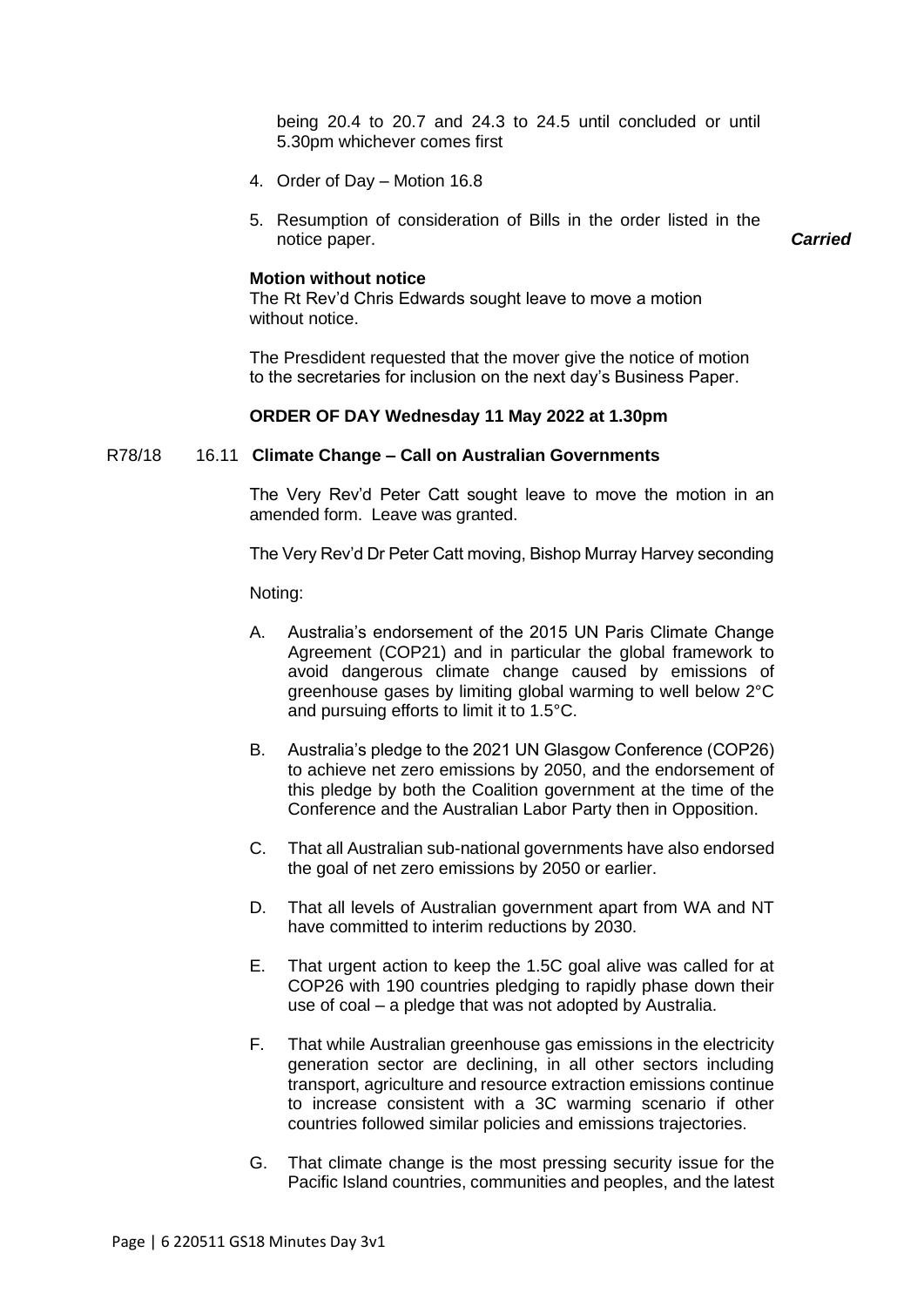IPCC report confirms the urgency for global, national and local climate actions; and

H. The Pacific Island countries are among the least responsible for global warming and biodiversity loss, and are amongst the world's most vulnerable, facing the severest consequences that will continue to worsen in years to come. The impacts of disasters such as cyclones and contaminated groundwater due to flood risk and sea level rise inundation, are already taking a toll on the Blue Pacific, coral reefs, and fish stocks and in the households of families who lack the means to move to safer ground.

# This Synod:

- 1. understands the theological value of the natural world as a divine blessing intended by God to flourish and to be shared in harmony by human communities, and recognises that this blessing has been spoiled and abused by human greed and carelessness;
- 2. recognises God's sovereign and good superintendence of his creation and acknowledges human responsibility for our stewardship of it;
- 3. trusts Jesus Christ as the ultimate reconciler of all things in creation, through his blood shed on the cross and looks with hope to his promised renewed creation;
- 4. nevertheless, laments the suffering already being endured across the world by communities facing drought, water insufficiency, loss of arable lands, destructive fire events, cyclones, floods and rising sea levels, and the increasing challenges caused by rising global temperatures, air pollution and loss of biodiversity which will be borne disproportionately by the poorest of the world's poor;
- 5. calls on the Australian Government, the community and all people of faith, to support Pacific and Aboriginal and Torres Strait Islander communities in their call for urgent reductions in emissions of greenhouse gases by
	- (i) accepting that climate change is a pressing human security challenge;
	- (ii) recognising the long-term activism of both Pacific national and Christian leaders on addressing climate change globally;
	- (iii) requesting the largest emitters and contributors, including Australia, act immediately to meet the Paris global warming target; and
	- (iv) providing financial support to assist affected Pacific and Aboriginal and Torres Strait Islander communities to adapt and protect their lands, islands, lives and futures.
	- (v) encouraging Australian research into, and generous foreign aid for, mitigation, adaptability and resilience measures, especially in developing nations, because many of the impacts resulting from the changing climate are locked in for centuries (as the IPCC notes).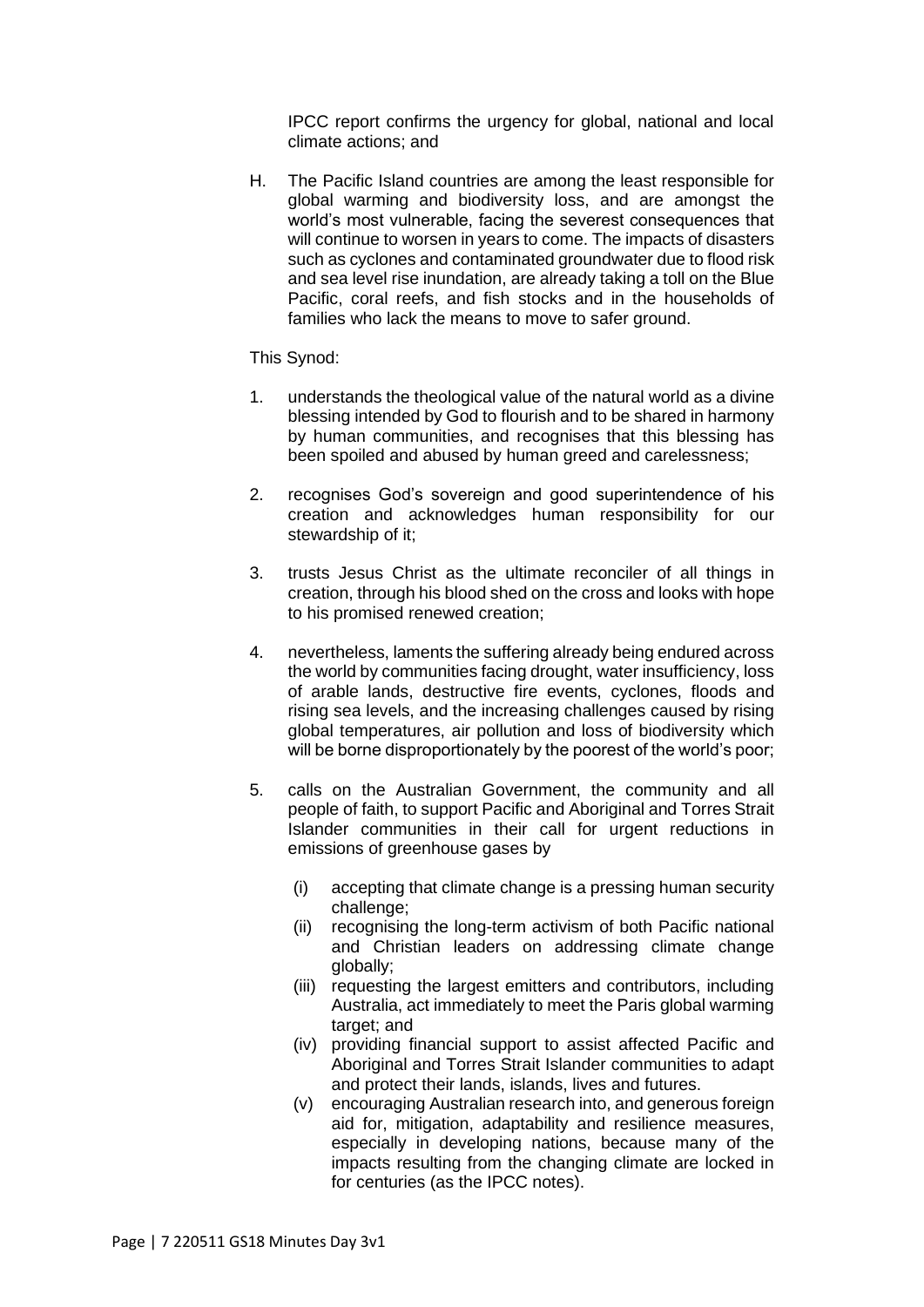| The Rev'd Prof Peter Sandeman moved, The Ven Canon Scott Lowrey<br>seconding that the motion be put. | <b>Carried</b> |
|------------------------------------------------------------------------------------------------------|----------------|
| That the motion be agreed to.                                                                        | <b>Carried</b> |

# 23.8 **Viability of Regional Dioceses**

Bishop Keith Joseph moving, Bishop Greg Anderson seconding

# This General Synod

Recognising the financial stress and administrative strain placed on regional and rural dioceses due to the legacy of historic sexual abuse claims, the rising cost of insuring property and ministry operations, and the increased workload from centrally-mandated ministry programs: requests that the Standing Committee, with the support of the Diocesan Financial Advisory Task Force determine how the Metropolitan Dioceses could take on greater responsibility for supporting ministry in all the dioceses of their respective Provinces including but not limited to policies, processes, administration, registries, insurance, redress and continued presence in regional and rural ministries.

#### **Amendment**

Mr Doug Marr moved, the Rev'd Nigel Fortescue seconding

Delete:

'…requests that the Standing Committee, with the support of the Diocesan Financial Advisory Task Force determine how the Metropolitan Diocese could…'

#### Substitute:

': encourages the Metropolitan and other better resourced dioceses, where possible, to…'

After "insurance', add 'safe ministry training and audit'.

Synod adjourned at 3.01pm for afternoon tea Synod resumed at 3.30pm

R79/18 3 **MINUTES**

Dr Ruth Kerr reported to the President that the Minutes Reading Committee had received copies of the Minutes of Day Two and certified them as correct.

Dr Ruth Kerr moving, the Ven Dane Courtney seconding That the Minutes for Day Two be confirmed.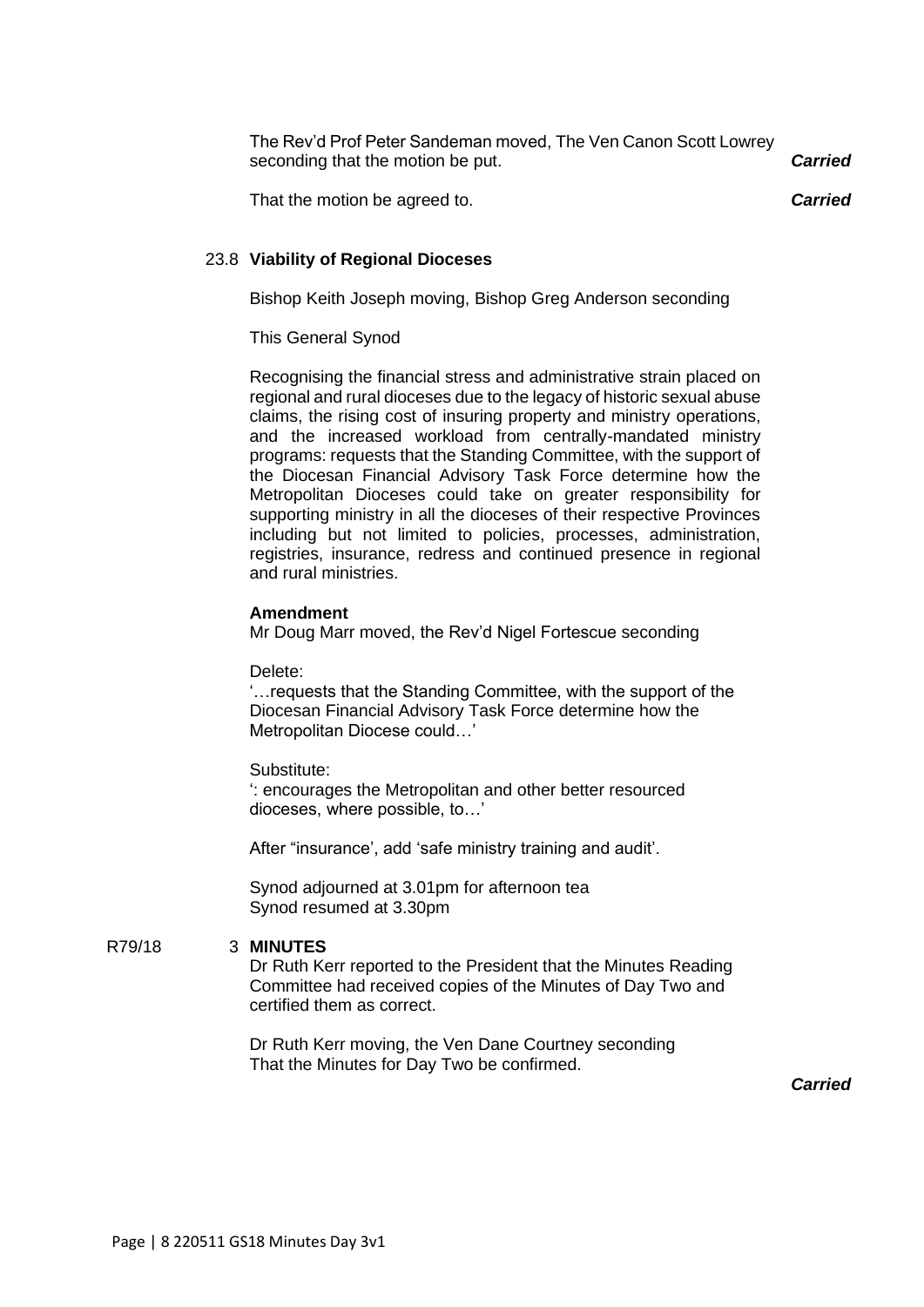#### 23.8 **Viability of Regional Dioceses**

Mr Doug Marr sought leave to withdraw the following amendment:

Delete:

'…requests that the Standing Committee, with the support of the Diocesan Financial Advisory Task Force determine how the Metropolitan Diocese could…'

Substitute: ': encourages the Metropolitan and other better resourced dioceses, where possible, to…'

Leave was granted.

Mr Doug Marr moved, The Rev'd Nigel Fortescue seconding

After "insurance', add 'safe ministry training and audit'.

*Carried*

# R80/18 23.8 **Viability of Regional Dioceses**

Bishop Keith Joseph moving, Bishop Greg Anderson seconding

This General Synod

Recognising the financial stress and administrative strain placed on regional and rural dioceses due to the legacy of historic sexual abuse claims, the rising cost of insuring property and ministry operations, and the increased workload from centrally-mandated ministry programs: requests that the Standing Committee, with the support of the Diocesan Financial Advisory Task Force determine how the Metropolitan Dioceses could take on greater responsibility for supporting ministry in all the dioceses of their respective Provinces including but not limited to policies, processes, administration, registries, insurance, safe ministry training and audit, redress and continued presence in regional and rural ministries. *Carried*

# **Motion without notice**

The Most Rev'd Phillip Freier sought leave to move a motion without notice.

Leave was not granted.

# 20.4 **Statements as to the Faith, Ritual, Ceremonial or Discipline of this Church made under Section 4 of the Constitution** *(Diocese of Sydney)*

*In accordance with Rule V, the text of this Statement, together with an Explanatory Memorandum, was sent to all members of the General Synod prior to the Synod. The Statement and Explanatory Memorandum are available at [https://anglican.org.au/wp](https://anglican.org.au/wp-content/uploads/2022/02/GS18-Statements-as-to-the-faith-ritual-ceremonial-or-discipline-of-this-Church.pdf)[content/uploads/2022/02/GS18-Statements-as-to-the-faith-ritual](https://anglican.org.au/wp-content/uploads/2022/02/GS18-Statements-as-to-the-faith-ritual-ceremonial-or-discipline-of-this-Church.pdf)[ceremonial-or-discipline-of-this-Church.pdf](https://anglican.org.au/wp-content/uploads/2022/02/GS18-Statements-as-to-the-faith-ritual-ceremonial-or-discipline-of-this-Church.pdf)*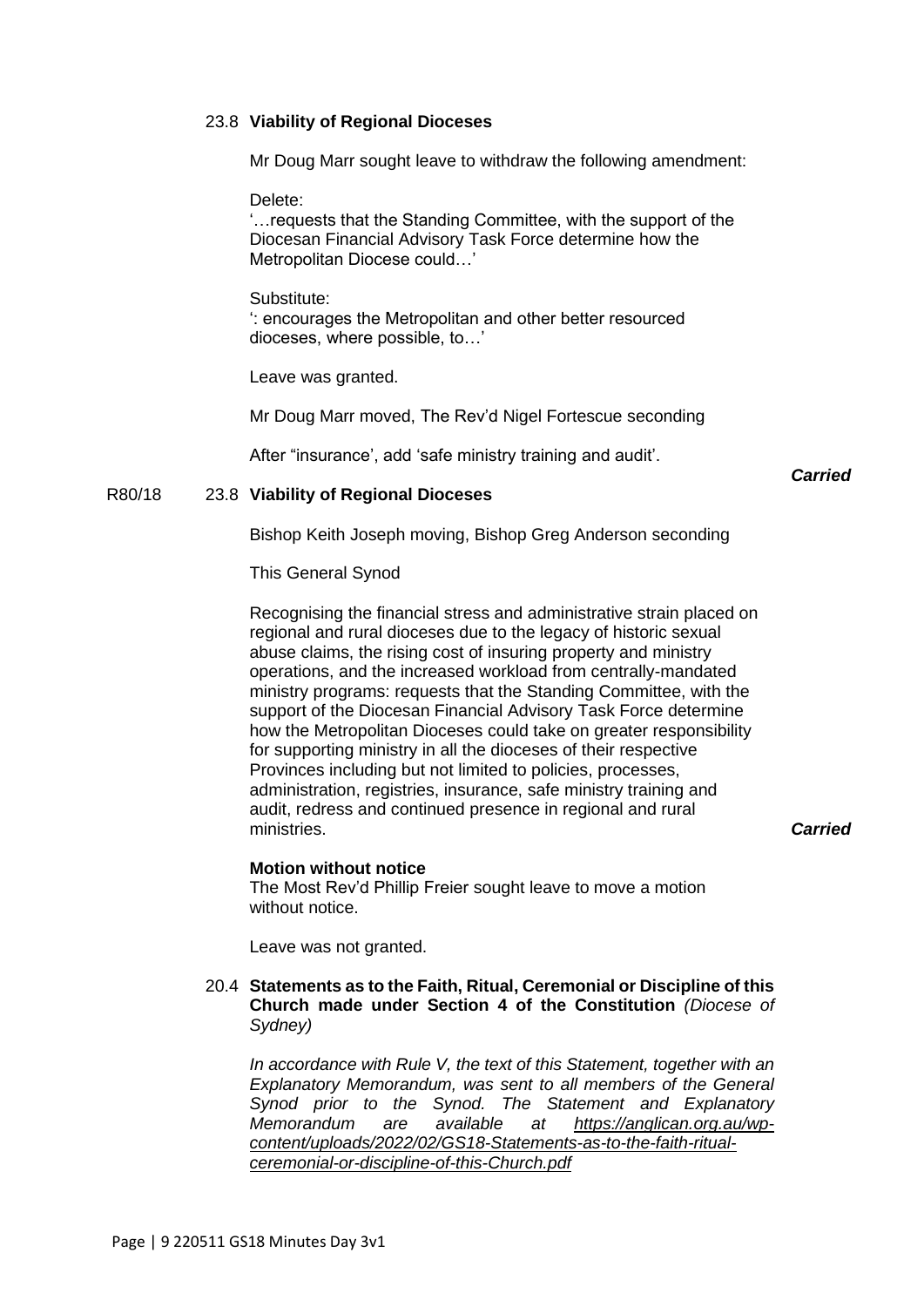*[Rule](https://anglican.org.au/wp-content/uploads/2022/02/Rule-V-Statement-made-under-Section-4-of-the-Constitution.pdf) V outlines the procedures for submitting, circulating and considering Statements*

Bishop Michael Stead moving, Ms Seak-King Huang seconding

#### **Statement 2 - Definition of Unchastity**

Pursuant to the authority recognised in s.4 and s.26 of the Constitution, to "make statements as to the… discipline of this Church", and in accordance with the procedures set out in Rule V, the General Synod states that it continues to hold the historic view that unchastity means sexual activity outside a marriage relationship, defined in the *Book of Common Prayer* as the union of one man and one woman, in accordance with Jesus' teaching about marriage in Matt 19:4-5.

#### **Amendment**

Ms Fiona McLean moved, The Rev'd Nigel Fortescue seconding

Delete the word 'activity…' Add the word 'intimacy'

#### *Carried*

# R81/18 20.4 **Statements as to the Faith, Ritual, Ceremonial or Discipline of this Church made under Section 4 of the Constitution** *(Diocese of Sydney)*

Bishop Michael Stead moving, Ms Seak-King Huang seconding

#### **Statement 2 - Definition of Unchastity**

Pursuant to the authority recognised in s.4 and s.26 of the Constitution, to "make statements as to the… discipline of this Church", and in accordance with the procedures set out in Rule V, the General Synod states that it continues to hold the historic view that unchastity means sexual intimacy outside a marriage relationship, defined in the *Book of Common Prayer* as the union of one man and one woman, in accordance with Jesus' teaching about marriage in Matt 19:4-5.

The Rev'd Nigel Fortescue moved, the Very Rev'd Sandy Grant seconding that the motion be put.

#### *Carried*

Mr Phillip Goldsworthy requested a call of Vote by Houses and was supported by lat least 10 lay members.

That the motion be agreed to: Electronic voting:

| ∟aity          | 62 Yes | 48 No |
|----------------|--------|-------|
| Clergy         | 69 Yes | 39 No |
| <b>Bishops</b> | 12 Yes | 11 No |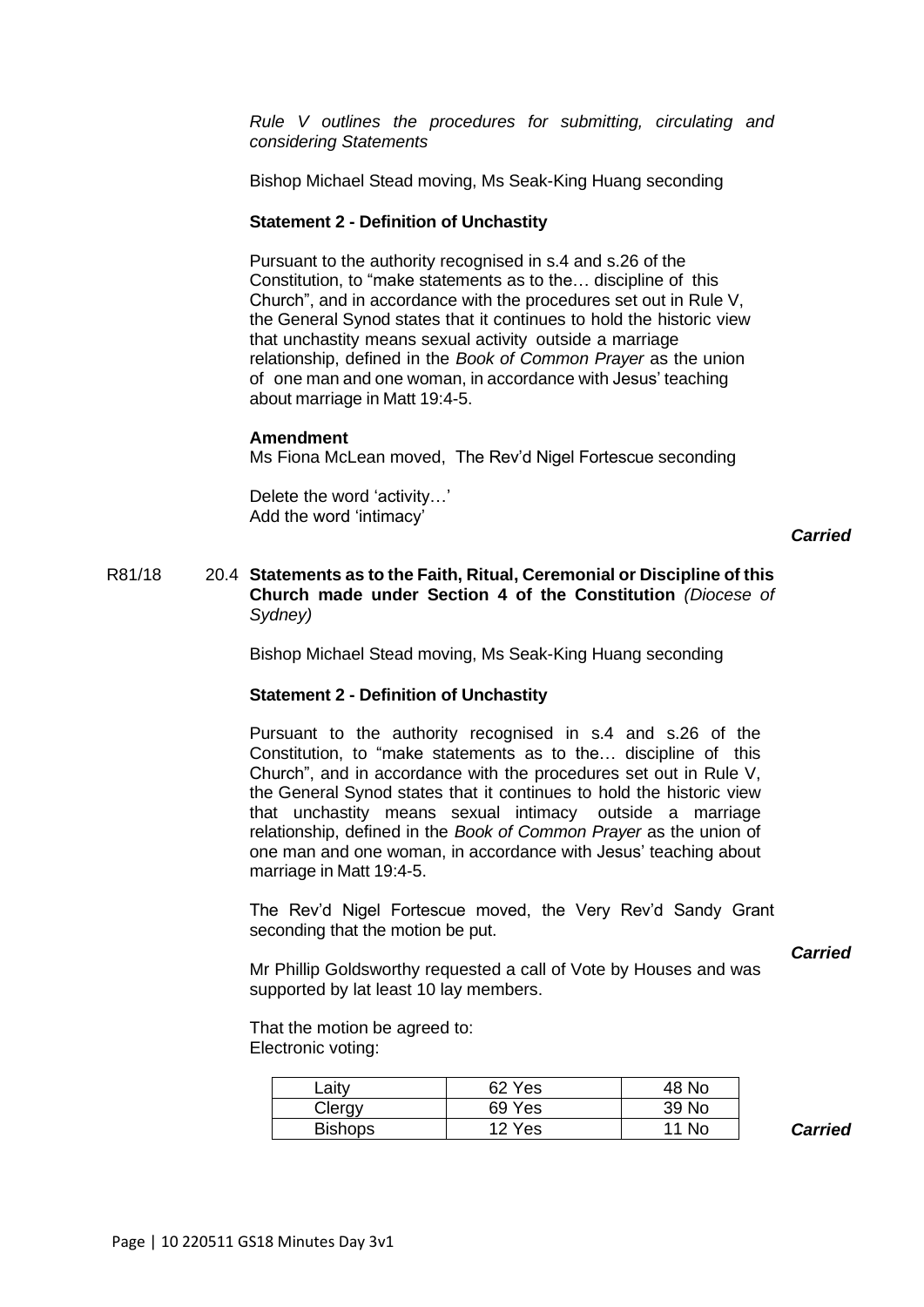# R82/18 20.5 **Safe Churches**

Bishop Peter Lin moving, The Rev'd Kate Beer seconding

General Synod—

- 1. Deplores and condemns any behaviour that is disrespectful, hurtful, intentionally insensitive, bullying or abusive, and recognises and rejoices in the image of God as reflected in every human being, regardless of race, social circumstances, creed or sexual identity, and apologises to and seeks forgiveness from lesbian, gay, bisexual, transgender or intersex (LGBTI) persons whom we have treated in this way.
- 2. Commits itself to fostering churches and fellowships where compassion and grace abound and where the love of God is expressed to all, so that our churches and ministries are welcoming, safe and respectful of all people. *Carried*

# 20.6 **Affirming Singleness**

The Rev'd Dr Danielle Treweek moving, The Rev'd Dr Rhys Bezzant seconding

General Synod—

- 1. Notes that *Faithfulness in Service* was adopted by the General Synod in 2004 "as the national code for personal behaviour and the practice of pastoral ministry by clergy and lay church workers" (Resolution 33/04).
- 2. Notes that in *Faithfulness in Service* clergy and church workers are called to take "responsibility for their sexual conduct by maintaining chastity in singleness and faithfulness in marriage" (FIS 7.2).
- 3. Affirms that singleness is, like marriage, an honourable state for God's people, in which the fullness of God's blessings may be enjoyed. Singleness is highly commended in Scripture (1 Cor 7:8, 32-38; Matt 19:10-12).

# **Amendment**

Dr William Leadbetter moving, Dr Caroline Tan seconding

Deleting the words:

"1 Notes that "Faithfulness in Service" was adopted by the General Synod in 2004 "as the national code for personal behaviour and the practice of pastoral ministry by clergy and lay church workers" (Resolution 33/04)

2 Notes that in "Faithfulness and Service" clergy and church workers are called to take "responsibility for their sexual conduct by maintaining chastity in singleness and faithfulness in marriage." (FIS 7.2)

The lines of the motion affected will then read:

Affirms that singleness is, like marriage, an honourable estate for God's people in which the fullness of God's blessings may be enjoyed. Singleness is highly commended in scripture (I Cor 7:8, 32-38; Matt 19:10-12).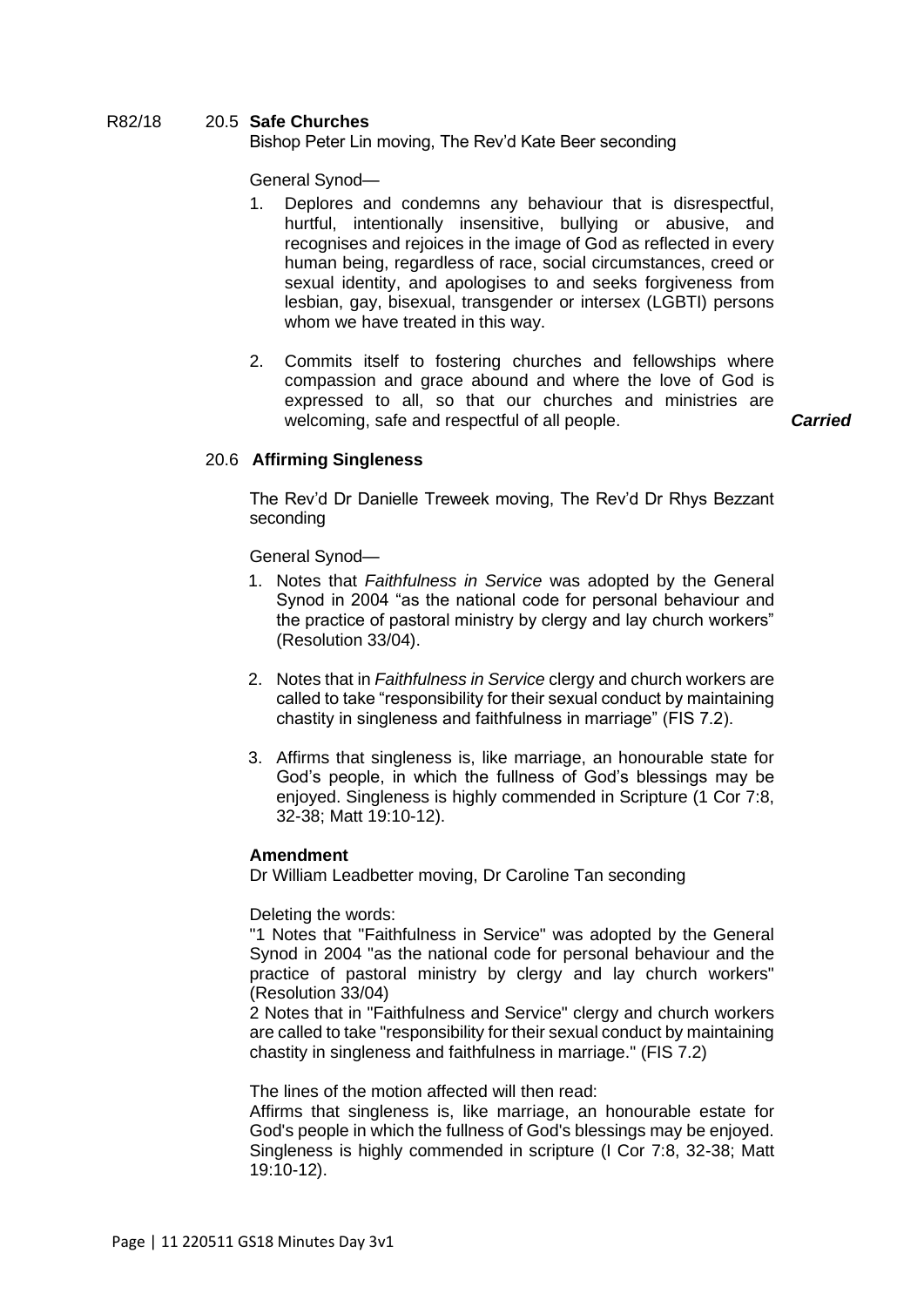Synod adjourned at 5.30pm for Evening Prayer and Dinner Synod resumed at 7.30pm

#### **ORDER OF THE DAY – Wednesday 11 May 2022 at 7.30pm**

#### R83/18 16.8 **Family Violence and First Nations Communities**

Bishop Chris McLeod moving, Dr Rose Elu seconding

The General Synod, noting the new Federal Government draft national plan to end violence against women and children that prioritises two five-year Aboriginal and Torres Strait Islander action plans, requests the Families and Culture Commission to continue to monitor this development, to work with the National Aboriginal and Torres Strait Islander Anglican Council (NATSIAC), the Church's First Nations leaders and relevant diocesan teams to assist them to develop family violence prevention resources appropriate for their context and to report back to the next General Synod. *Carried*

Synod resumed consideration of Bills in the order listed in the notice paper

# R84/18 17.9 **Bill 09 – A Bill for the Episcopal Standards Investigations Amendment Canon 2022**

Justice Debra Mullins AO moving, Dr Carolyn Tan seconding

That the Bill do now pass. *Carried*

# R85/18 17.10 **Bill 10 – A Bill for the Long Service Leave (Sabbatical Allowance Amendment) Canon 2022**

The Rev'd Andrew Ford moving, Mr Allan Thomson seconding

That a Bill for the Long Service Leave (Sabbatical Allowance Amendment) Canon 2022 be approved in principle. *Carried*

The Rev'd Andrew Ford moving, Mr Allan Thomson seconding

That the Bill do now pass.

# R86/18 17.11 **Bill 12 – A Bill for the Strategic Issues, Commissions, Task Forces and Networks Amendment Canon 2022**

Leave was given for the Bill to be moved in an amended form.

Justice Debra Mullins AO moving, The Rev'd Tracy Lauersen seconding

That a Bill for the Strategic Issues, Commissions, Task Forces and Networks Amendment Canon 2022 be approved in principle. *Carried*